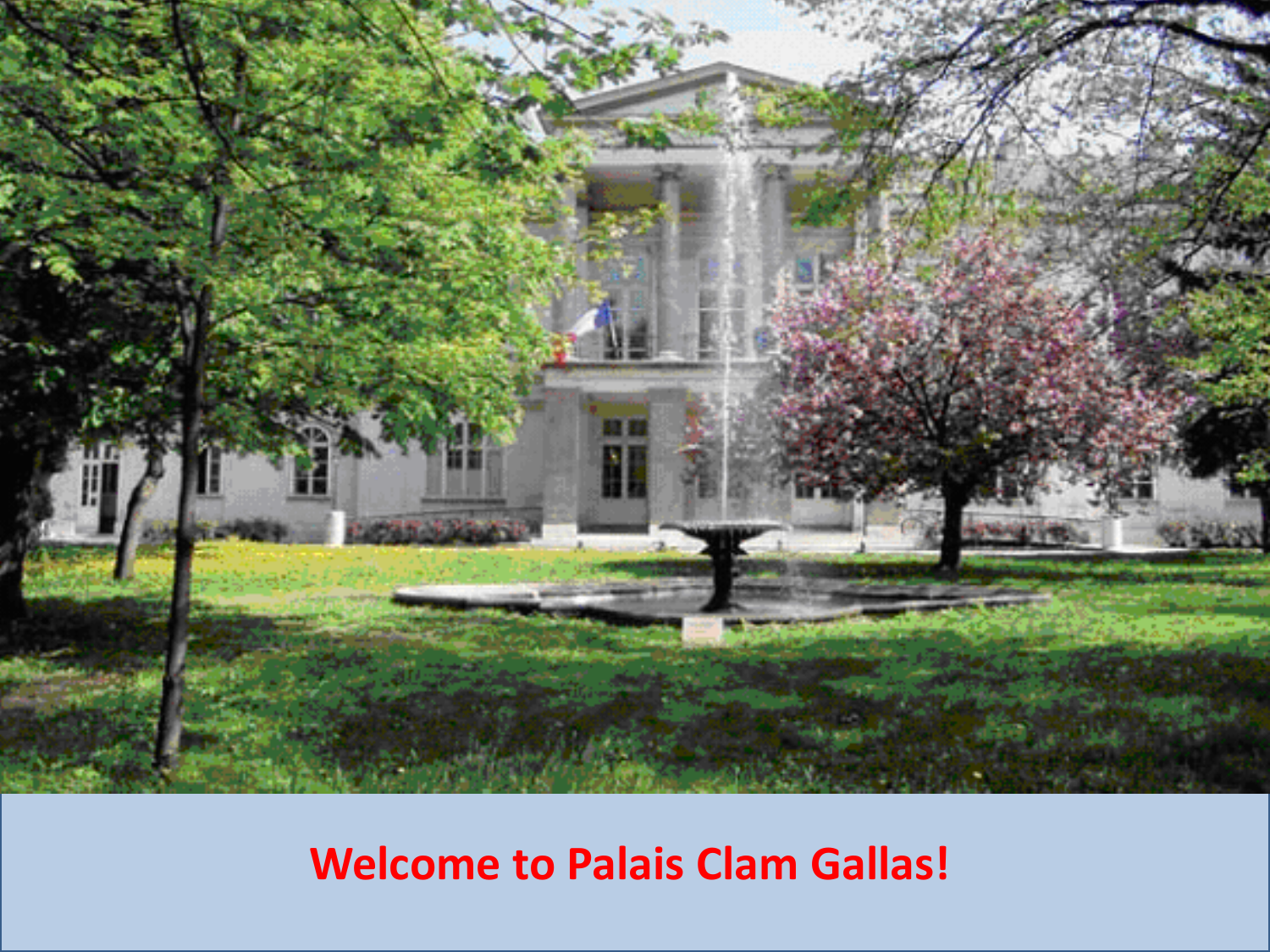



**in cooperation with the Vienna French Cultural Institute**

### **Conference** EFP Kick-Off conference

Foresight and Forward Looking Activities – Exploring New European Perspectives

**DAY 1**

# $14<sup>th</sup>$  of June 2010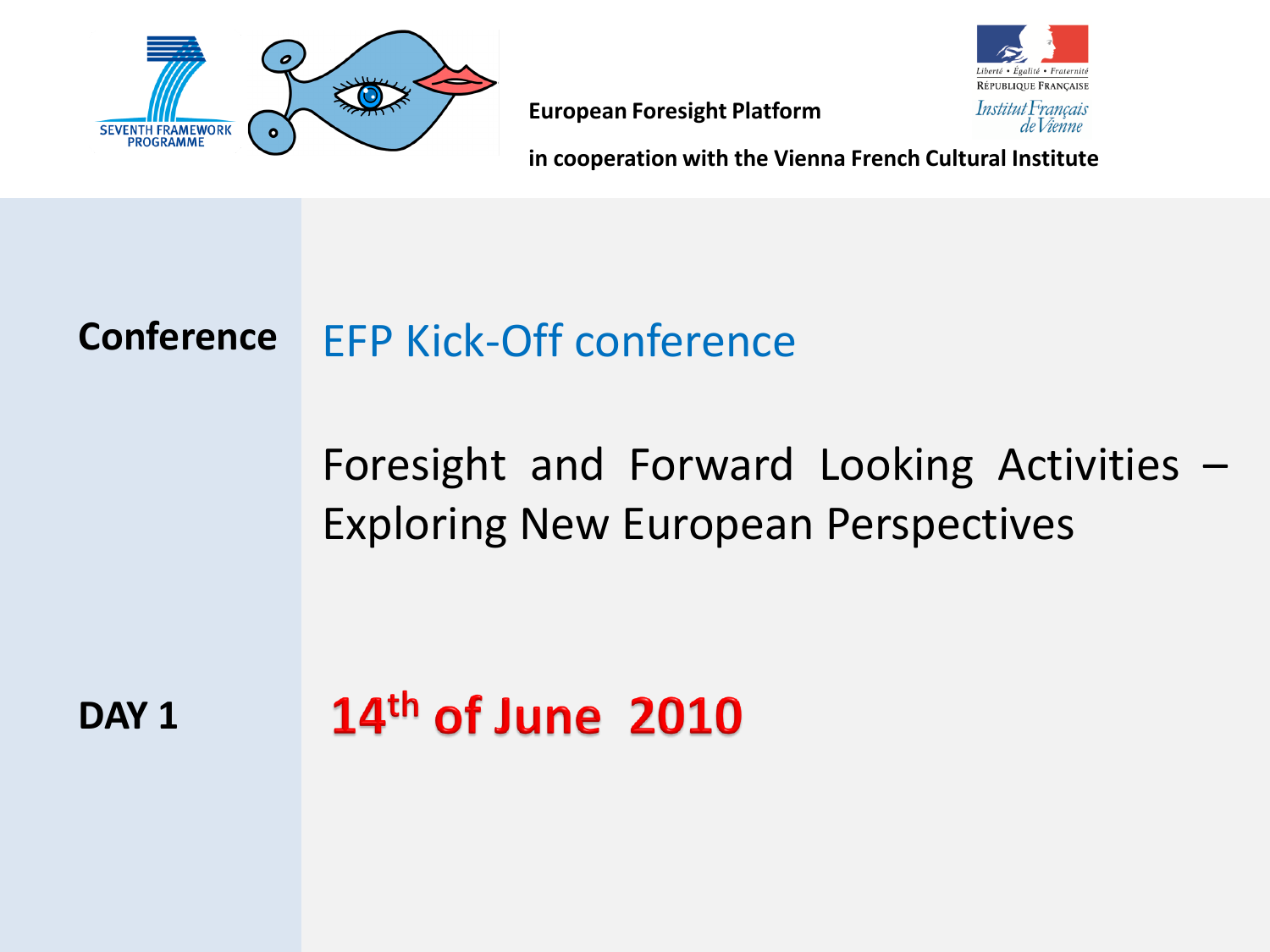



**in cooperation with the Vienna French Cultural Institute**

## **Conference** EFP Kick-Off conference Welcome words!!!

Raoul Mille, Scientific Attaché of the French Embassy in Vienna

Josef Fröhlich, AIT, Head of Foresight & Policy Development Department

Susanne Giesecke, AIT, Project Leader of EFP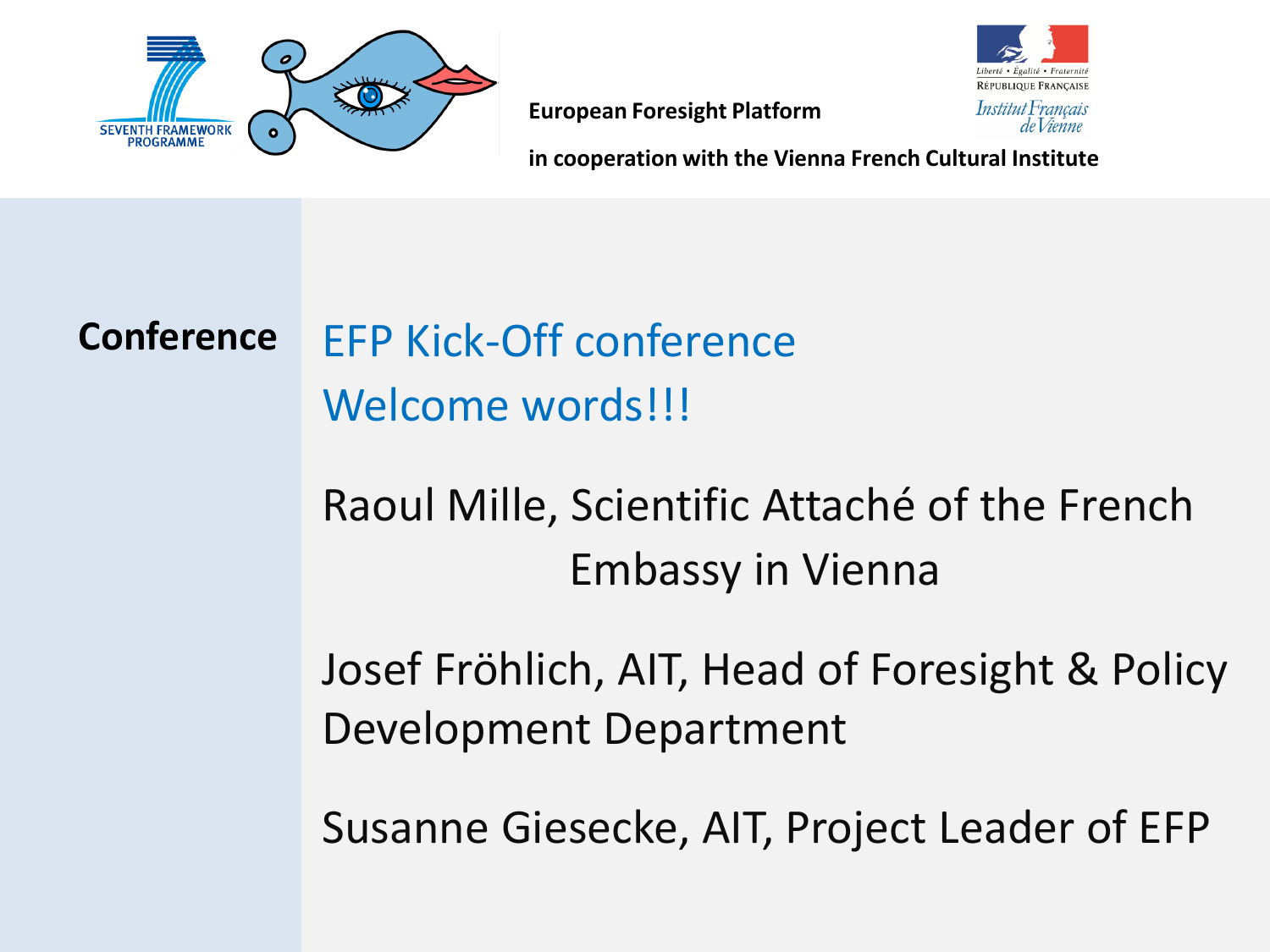



**in cooperation with the Vienna French Cultural Institute**

### AGENDA Day 1

11:00 11:30 Opening of the Conference SESSION 1

Looking back and looking forward: Thinking, debating and shaping the future Robby Berloznik, IST, Institute Society and Technology, Flemish Parliament

Riel Miller, Sciences Po & xperidox

**Chair:** Petra Schaper-Rinkel, AIT

Lunch Break

13:00 – 14:00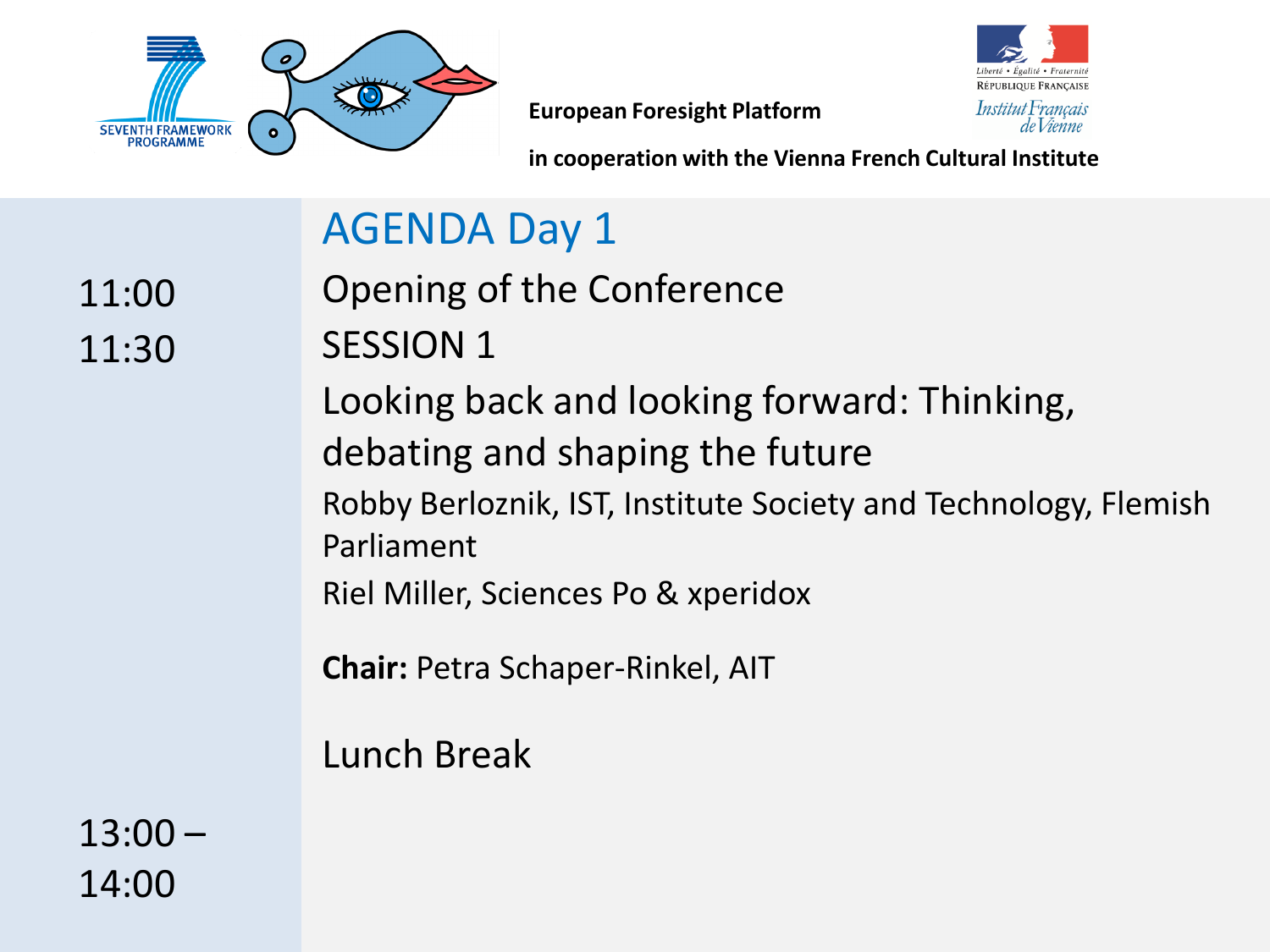



**in cooperation with the Vienna French Cultural Institute**

### AGENDA Day 1

14:00

SESSION 2

The future of foresight and related forward looking activities: Shared visions & research agendas of the future & requirements Fabiana Scapolo, European Commission Directorate General Joint Research Centre Pierre-Alain Schieb, OECD Paul Zagamé , Paris Sorbonne and Ecole Centrale de Paris

**Chair:** Susanne Giesecke, AIT

 $15:30 -$ 15:45 Tea and Coffee Break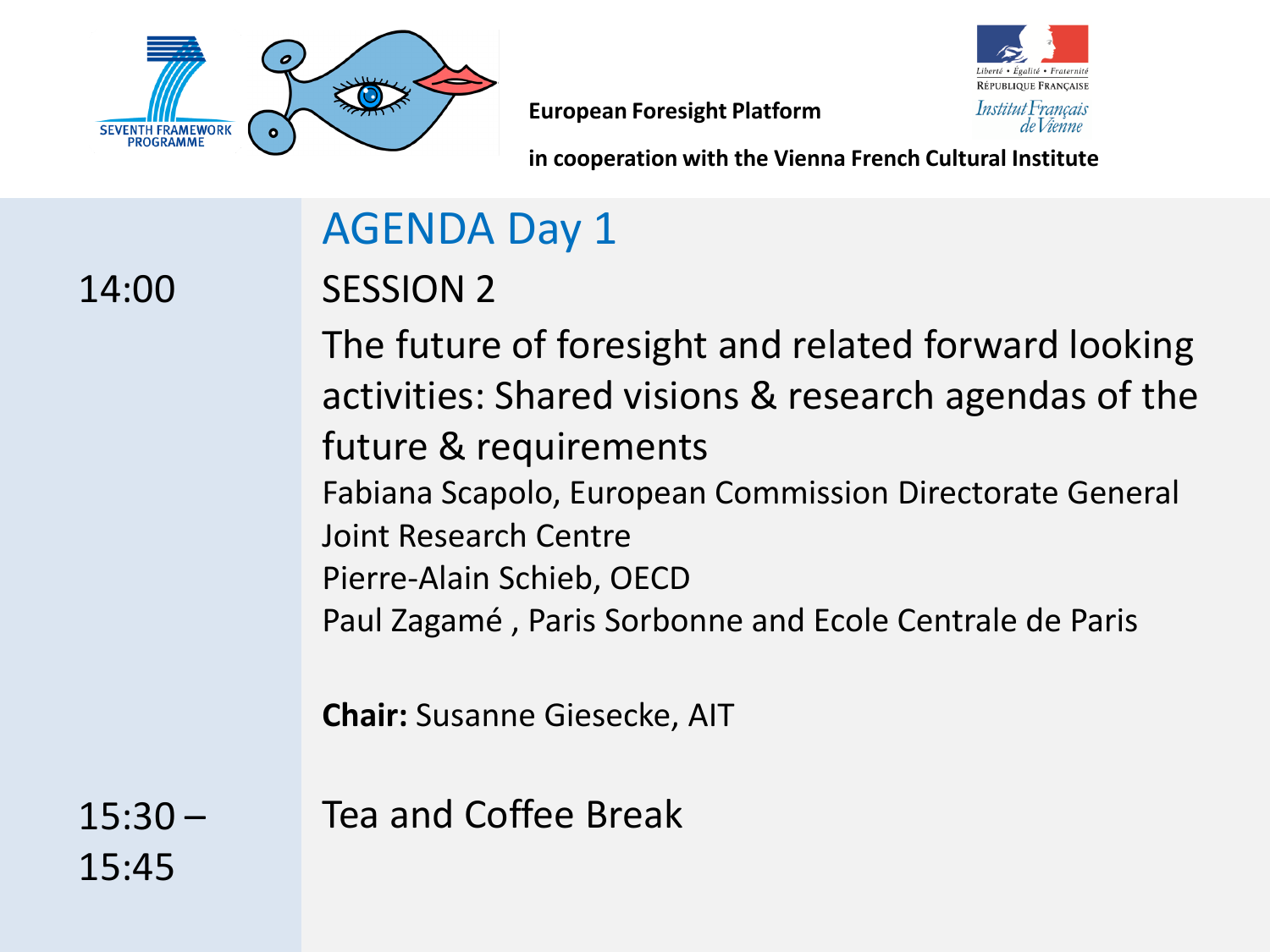



**in cooperation with the Vienna French Cultural Institute**

### AGENDA Day 1

15:45

INTERACTIVE SESSION 3 – Foresight Café The tables of the Foresight Café are hosted by partners of the EFP consortium.

**Chair:** Cristiano Cagnin, JRC-IPTS

- 17:45 Closure in plenary
- 18:00 End of Day 1
- 19:00 Joint evening at Viennese Heuriger "Mayer am Pfarrplatz - Heiligenstadt" (see information sheet )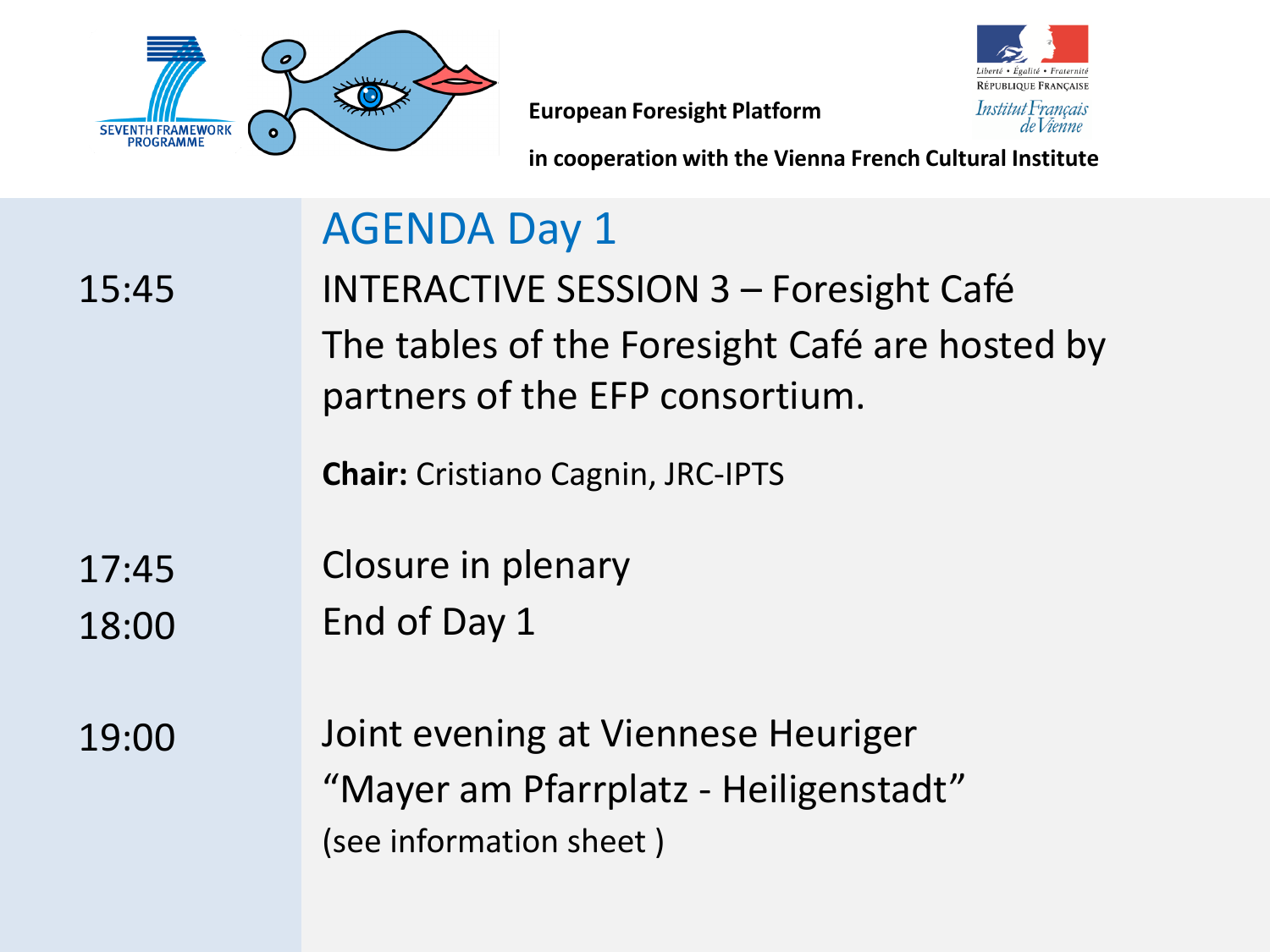



**in cooperation with the Vienna French Cultural Institute**

**Session 1 11:30 – 13:00**

Looking back and looking forward: Thinking, debating and shaping the future Robby Berloznik IST, Institute Society and Technology, Flemish Parliament

Riel Miller Sciences Po & xperidox

**Chair:** Petra Schaper-Rinkel, AIT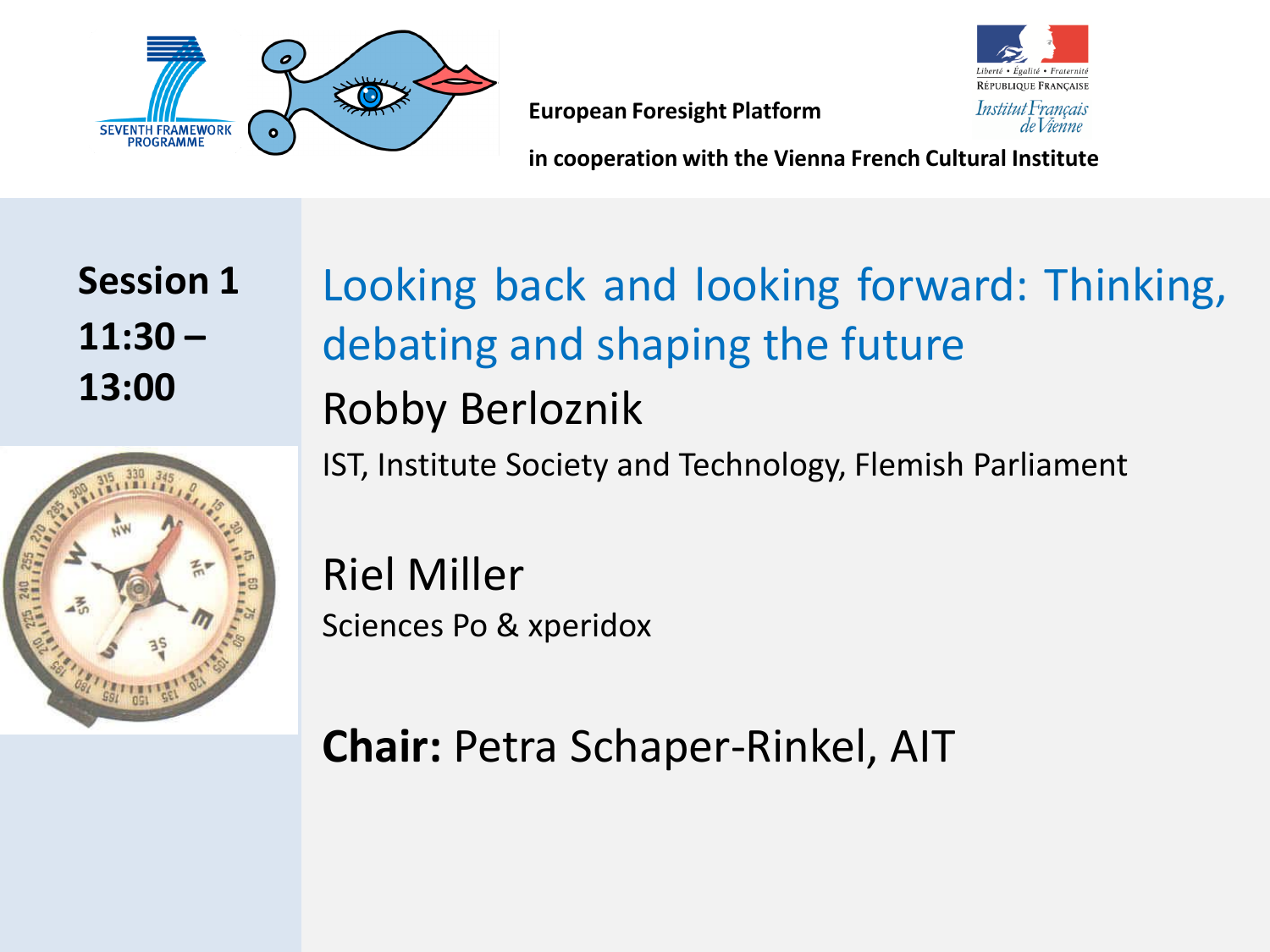



**in cooperation with the Vienna French Cultural Institute**



**Lunch**

**13:00 – 14:00**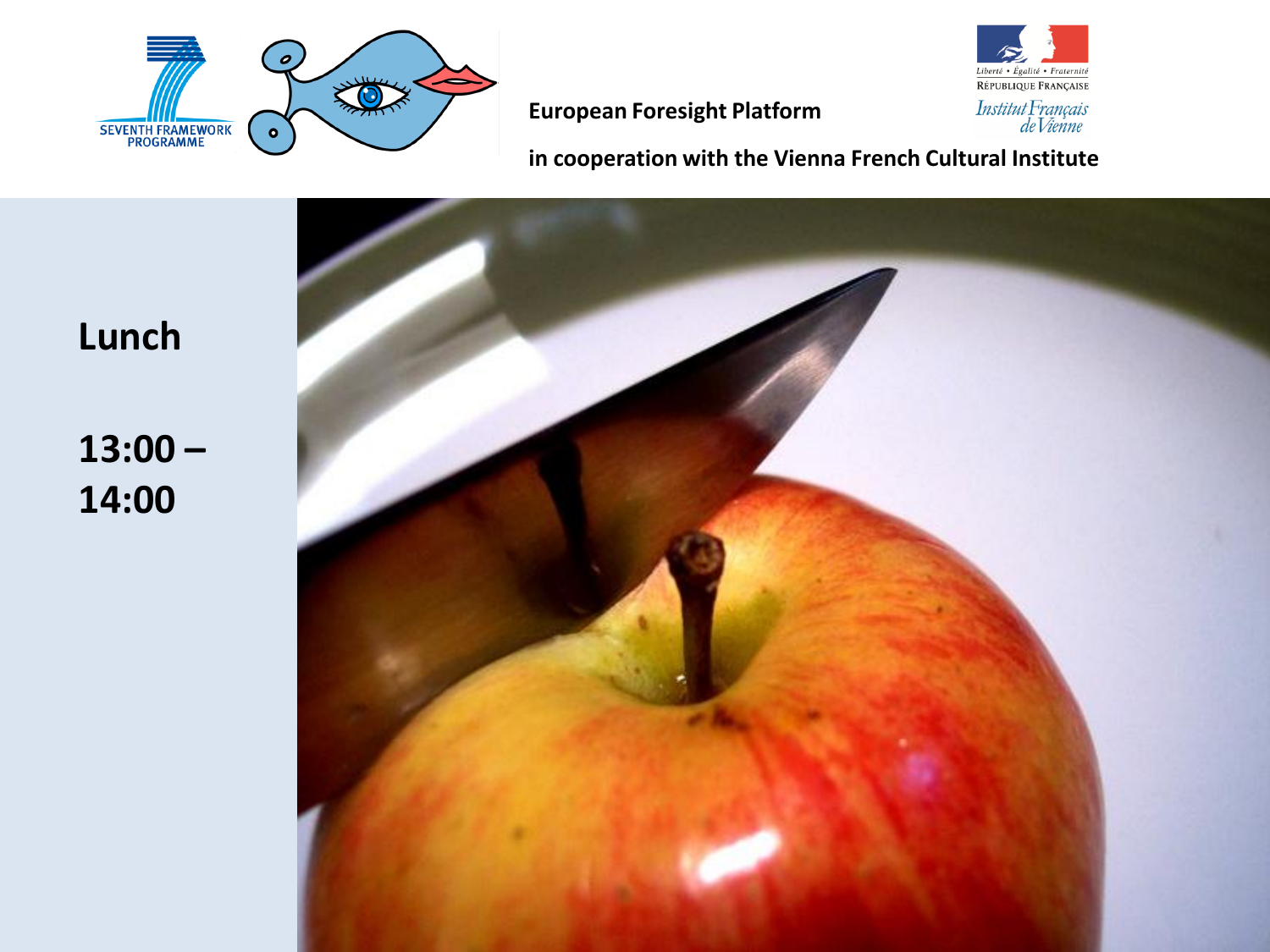

**RÉPUBLIQUE FRANCAISE** Institut Français de *Vienne* 

**European Foresight Platform**

**in cooperation with the Vienna French Cultural Institute**

**Session 2 14:00 – 15:30**

uture

The future of foresight and related forward looking activities: Shared visions & research agendas of the future & requirements Fabiana Scapolo European Commission Directorate General Joint Research Centre Pierre-Alain Schieb **OECD** Paul Zagamé Paris Sorbonne and Ecole Centrale de Paris

**Chair:** Susanne Giesecke, AIT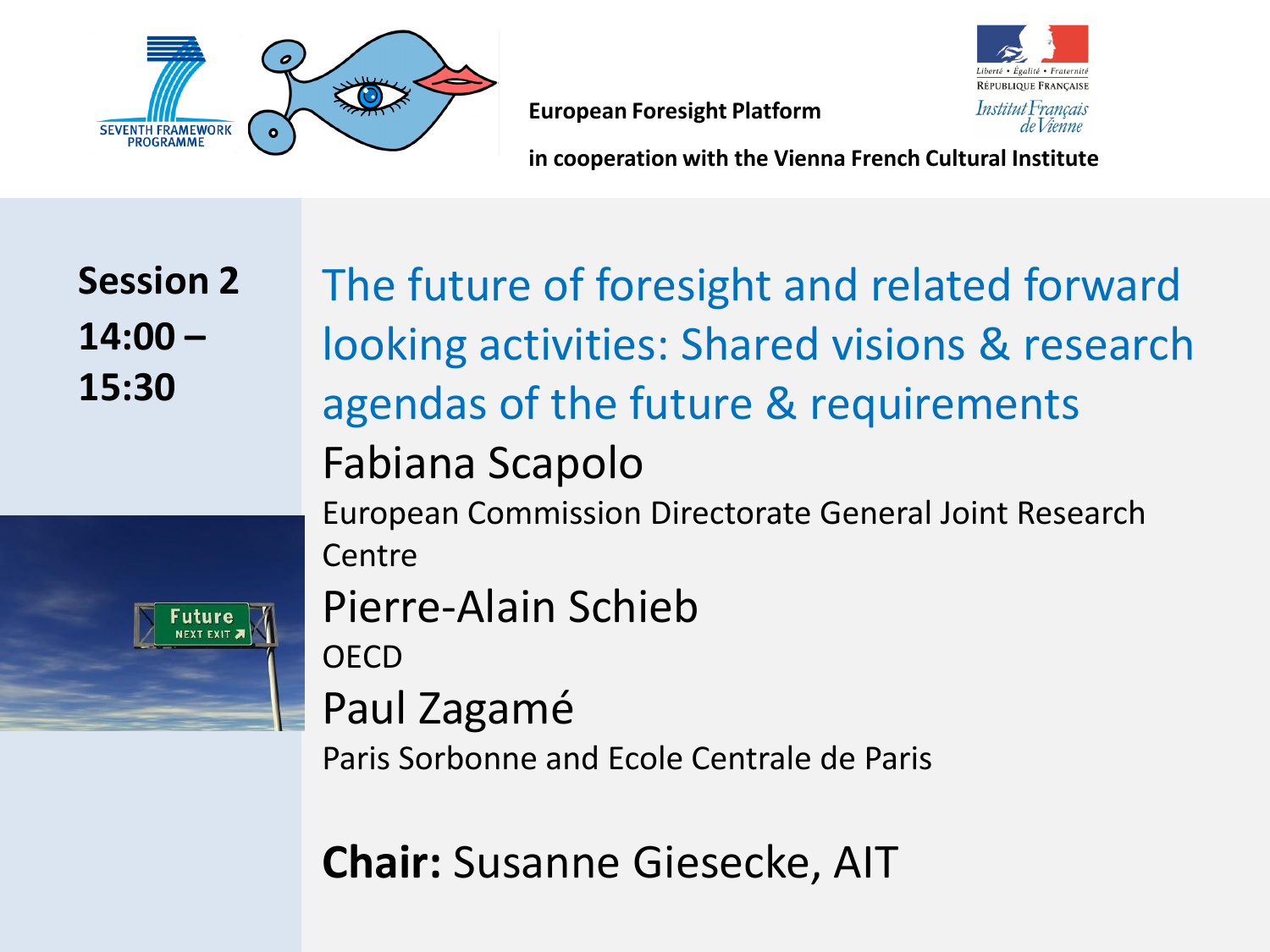



**in cooperation with the Vienna French Cultural Institute**

**Tea & Coffee Break**

**15:30 – 15:45**

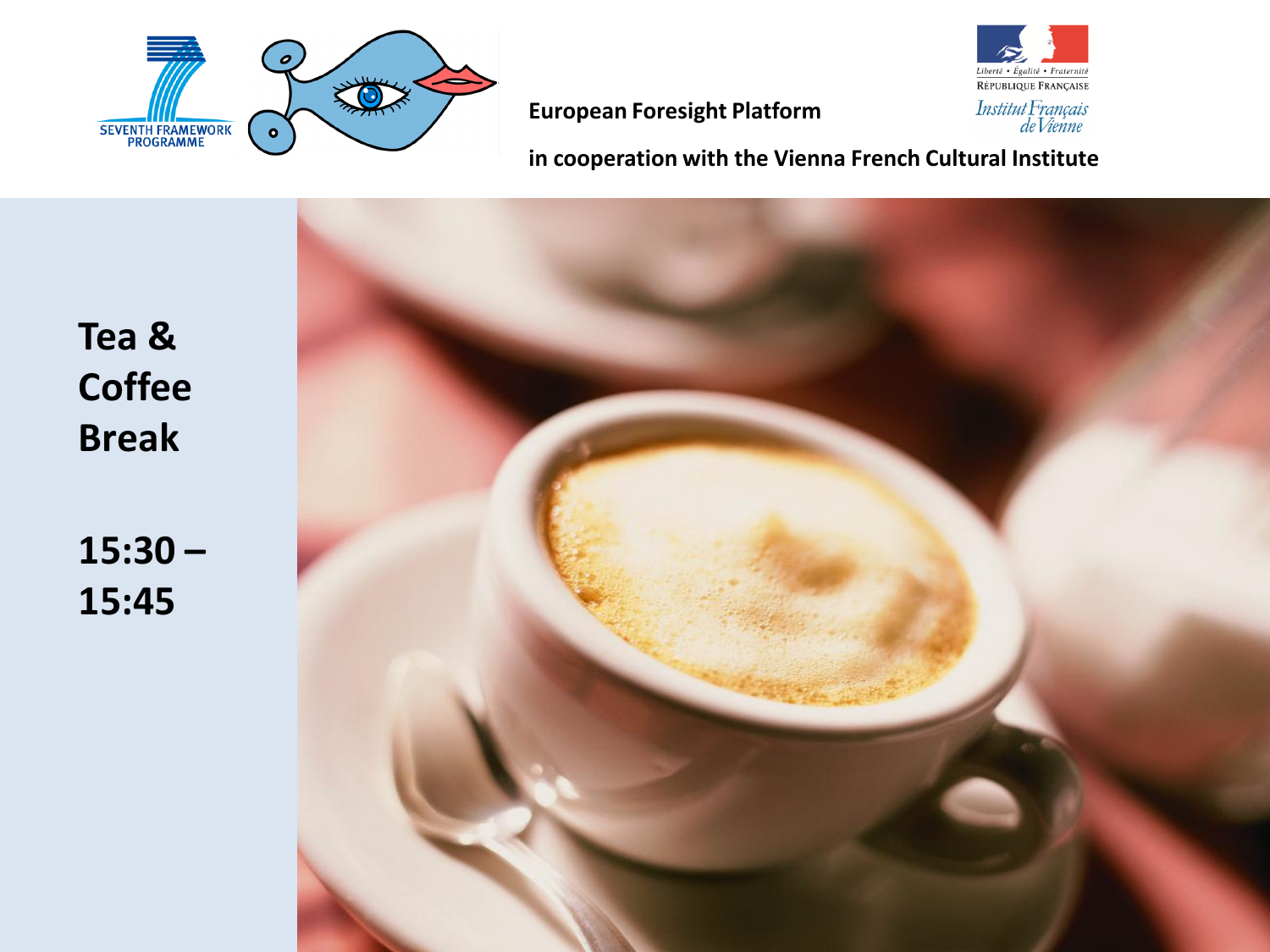

**RÉPUBLIQUE FRANCAISE** Institut Français de *Vienne* 

**European Foresight Platform**

**in cooperation with the Vienna French Cultural Institute**

**Interactive Session 15:45 – 17:45**



### Foresight Café The tables of the Foresight Café are hosted by partners of the EFP consortium.

Table A Vicente Carabias, JRC-IPTS Room 1 (plenary)

- Table B Fabiana Scapolo, JRC Room 2 (right side)
- Table C Miriam Leis, TNO Room 2 (right side)
- Table D Rafael Popper, UNIMAN Room 3 (left side)

Table E Karl-Heinz Leitner, AIT Room 4 (left side)

**Chair:** Cristiano Cagnin, JRC-IPTS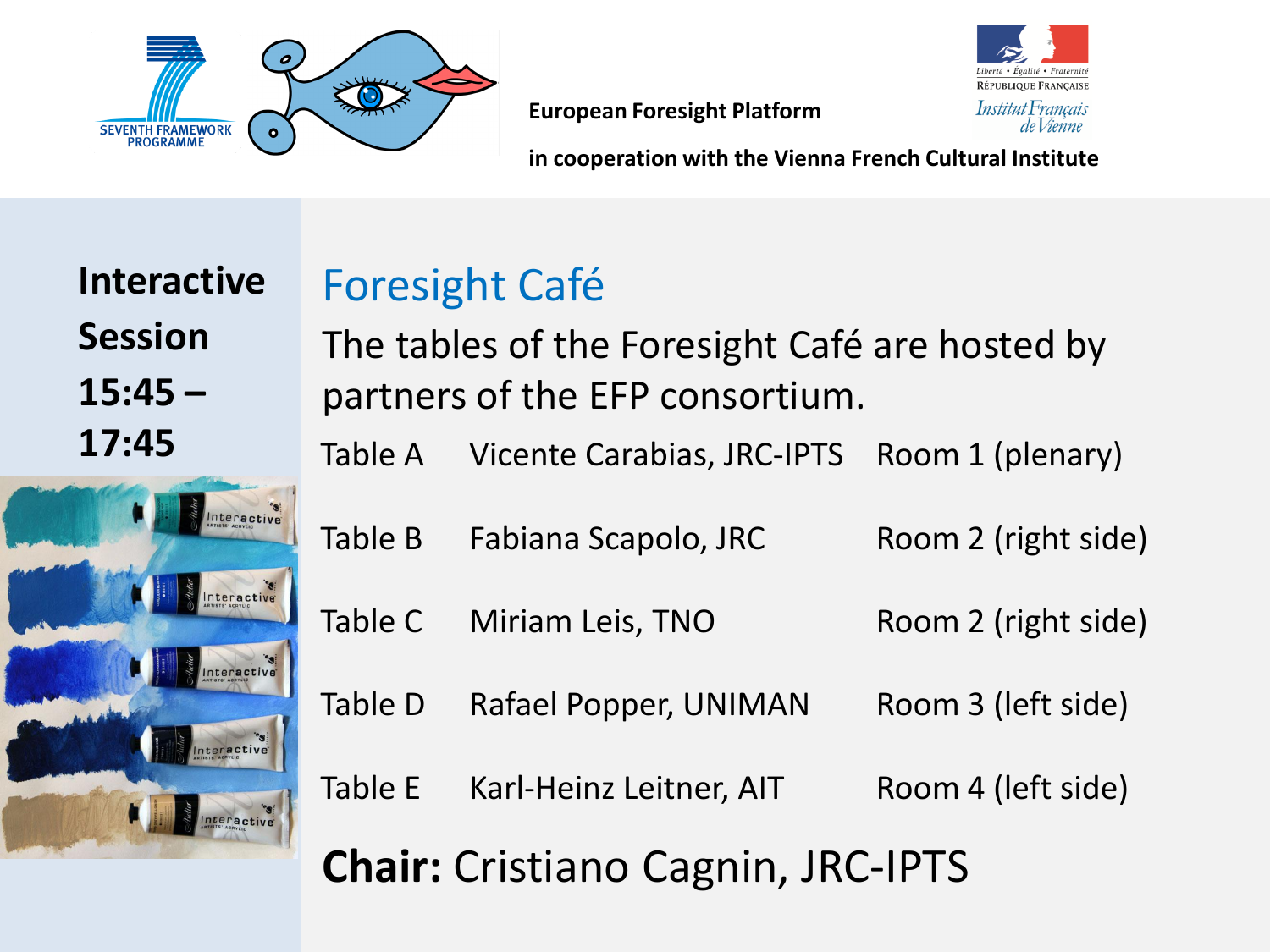



**in cooperation with the Vienna French Cultural Institute**

**Interactive Session 15:45 – 17:45**



### Foresight Café

- Table A How should foresight evolve to better respond to policy making needs?
- Table B How could quantitative and qualitative methods be combined to support forward looking decision making?
- Table C Continuity and future value of the EFP to support policy making
- Table D How to use surprising and bewildering events to support foresight, horizon scanning and forward looking policy making?
- Table E How can we bring foresight into media and media to foresight?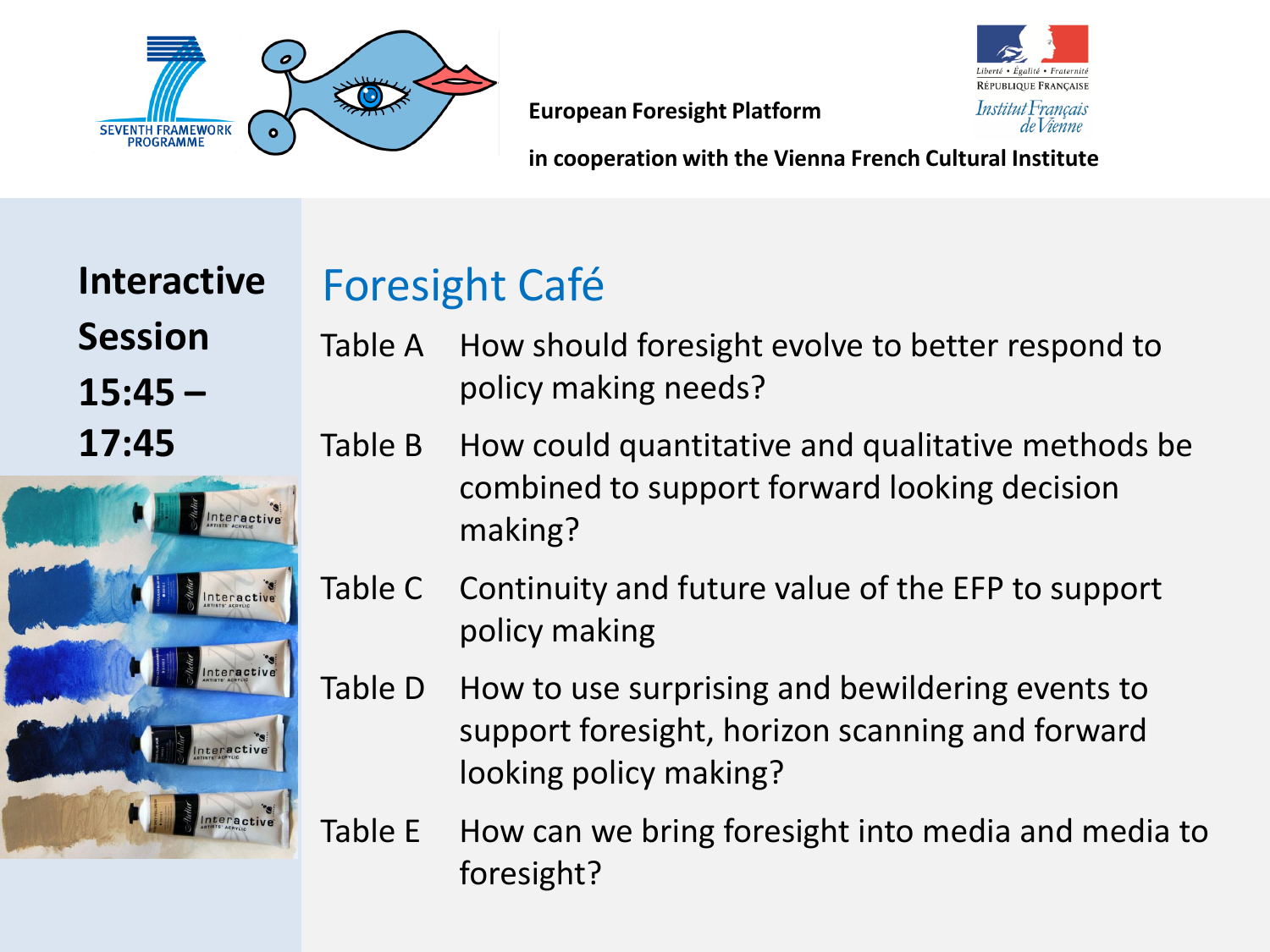



**in cooperation with the Vienna French Cultural Institute**

**Interactive Session 15:45 – 17:45**



| <b>Foresight Café</b>                        |                 |
|----------------------------------------------|-----------------|
| Explanation and organisation $15:45 - 16:00$ |                 |
| Round 1                                      | $16:00 - 16:35$ |
| Round 2                                      | $16:35 - 17:10$ |
| Round 3                                      | $17:10 - 17:45$ |

**See you for closure in plenary room 17:45-18:00!**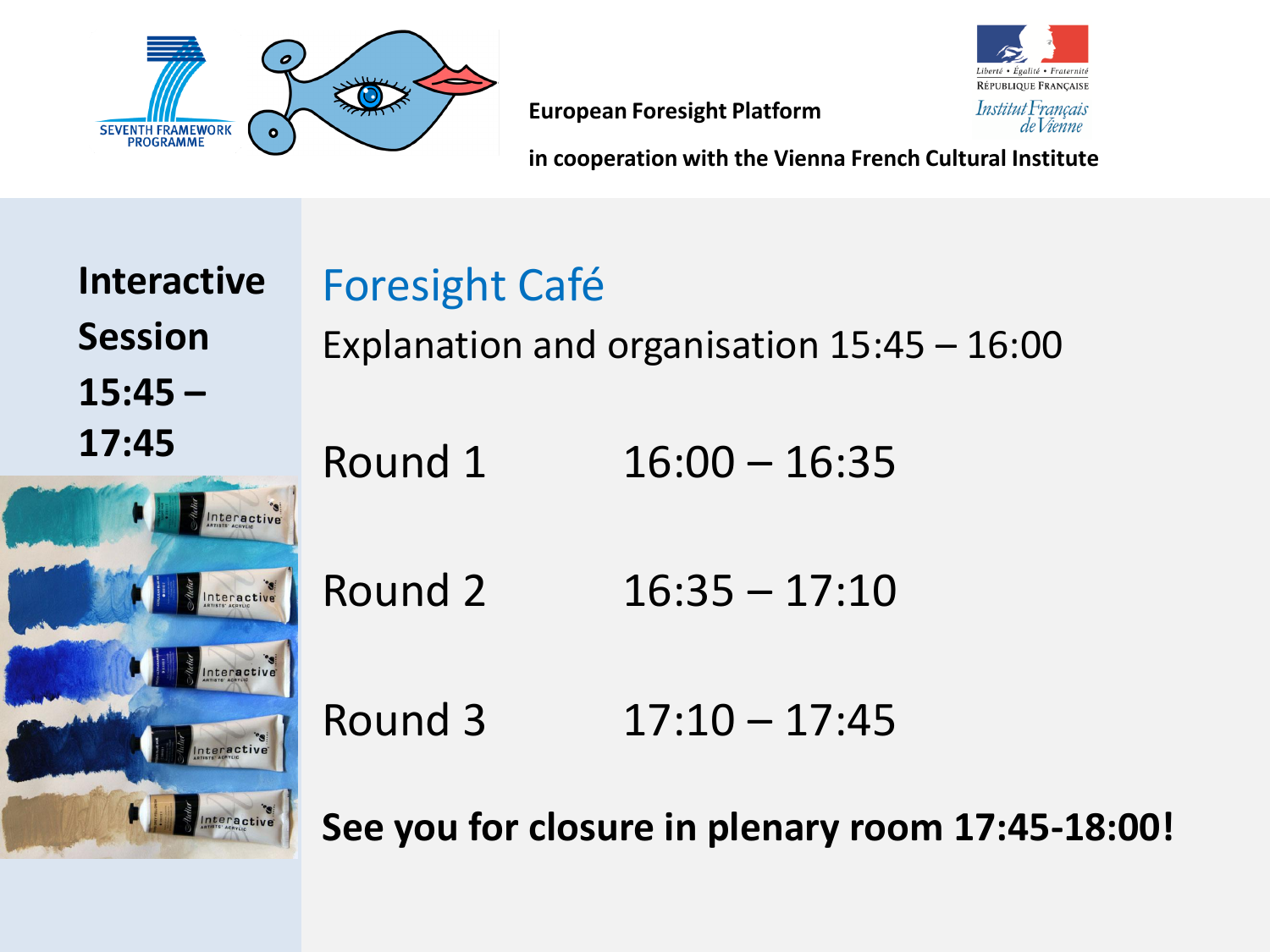



**in cooperation with the Vienna French Cultural Institute**

**Interactive Session** 

# Foresight Café – Closure in plenary

First impressions.....



Recapitulating of results on Day 2, June 15<sup>th</sup> starting in the morning 09:00!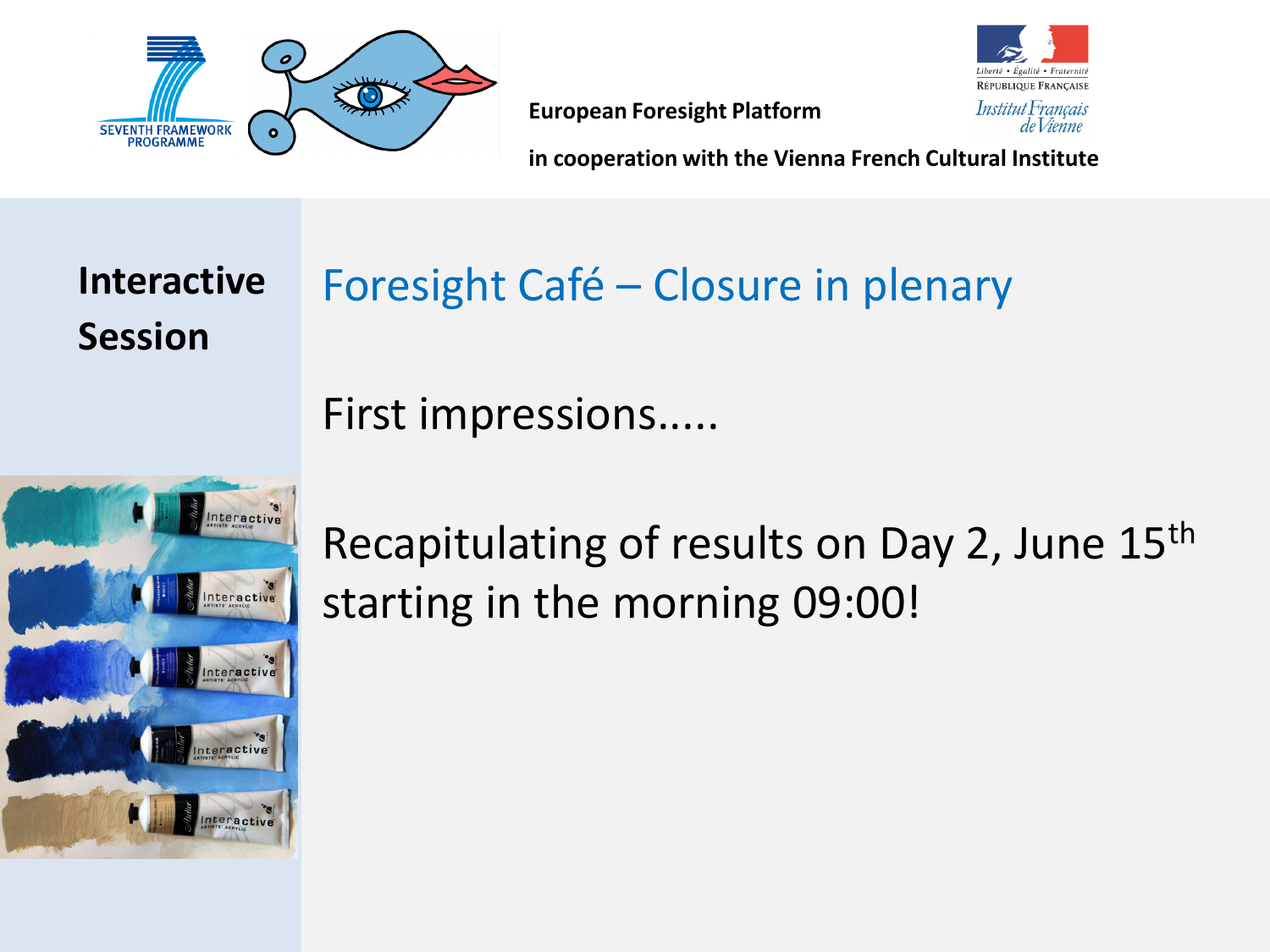



**in cooperation with the Vienna French Cultural Institute**

### OUTLOOK Day 2

- 08:30 09:00 09:30 11:30 13:00 13:30 Welcome Tea, Coffee and Snack Recapitulating day 1: Results of the Foresight Café Session 4 Foresight and forward looking activities between local acting and global thinking Session 5 How to anticipate the grand challenges to turn them into new opportunities: Foresight for priority-setting and identifying ways of shaping the future Feedback & Outlook Farewell Lunch
- 14:30 End of Conference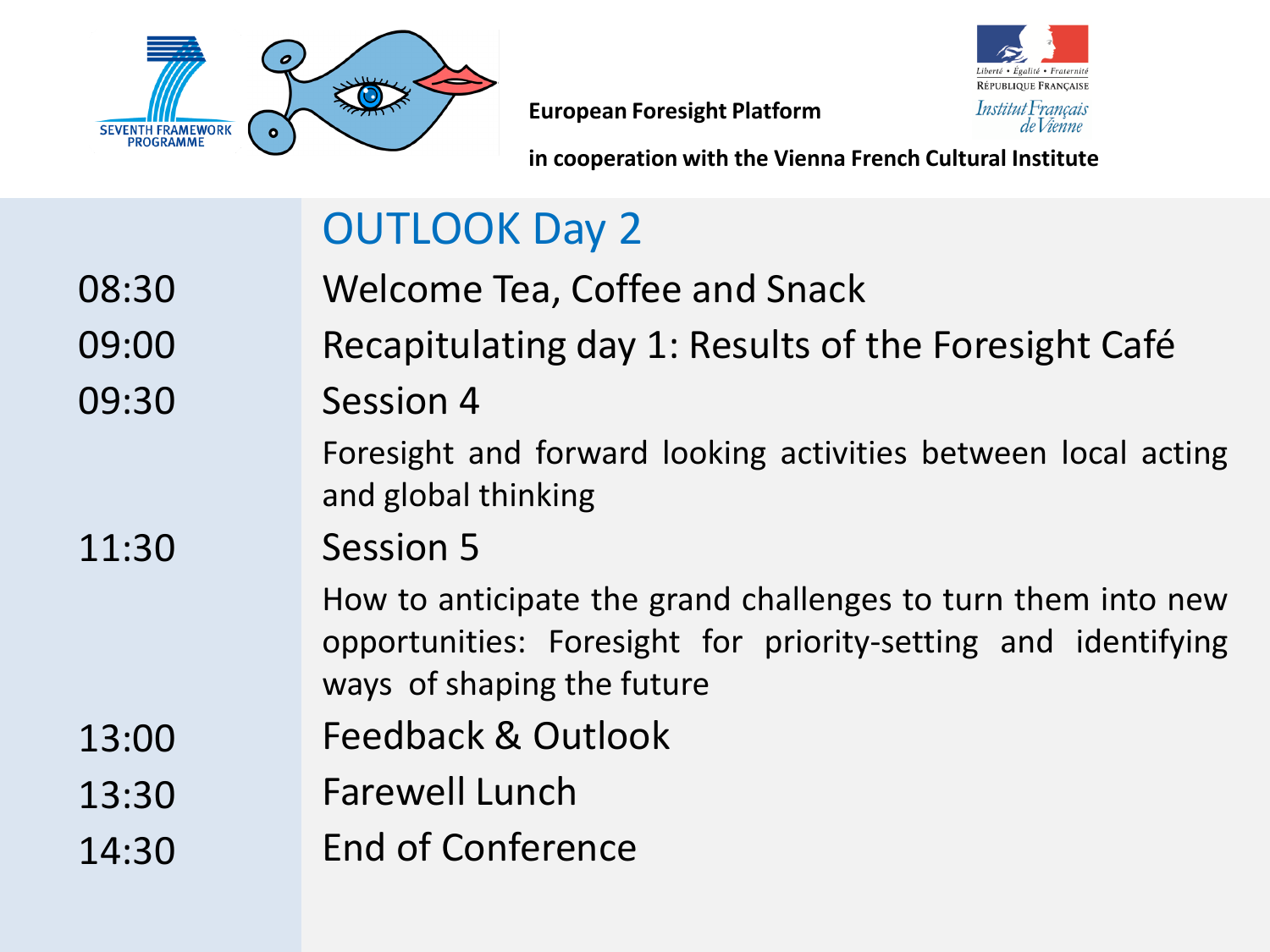

**in cooperation with the Vienna French Cultural Institute**

.<br>iberté • Égalité • Fraternité RÉPUBLIQUE FRANÇAISE Institut Français<br>de Vienne

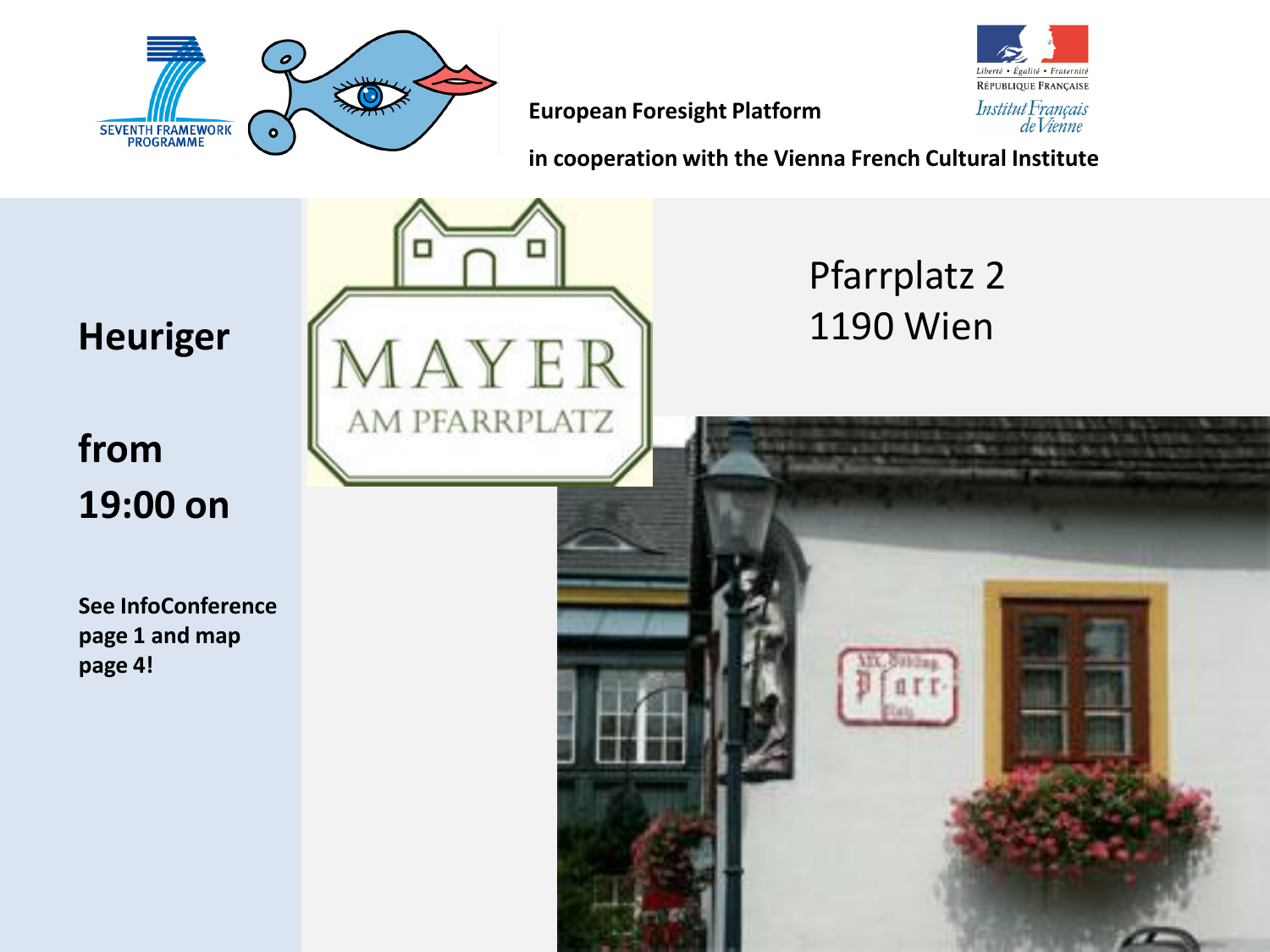



**in cooperation with the Vienna French Cultural Institute**